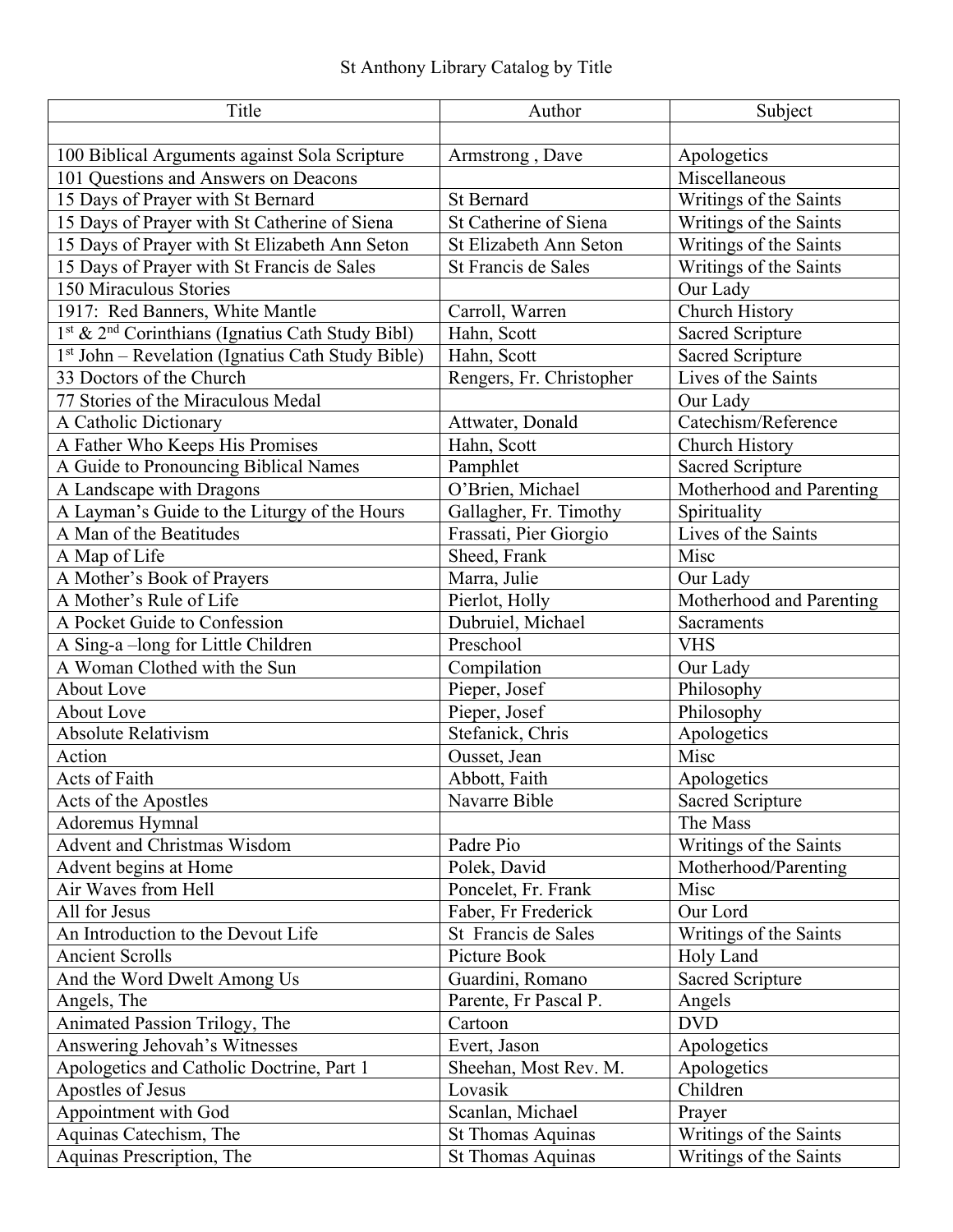| Are of Loving God                              | St Francis de Sales                      | Writings of the Saints   |
|------------------------------------------------|------------------------------------------|--------------------------|
| Art of Living, The                             | Von Hildebrand, Dietrich                 | Spirituality             |
| Art of Living. The                             | Von Balthasar, Hans                      | Apologetics              |
| Art of Praying, The                            | Guardini, Romano                         | Spirituality             |
| Atlas of the Bible                             | <b>Readers Digest</b>                    | <b>Sacred Scripture</b>  |
| Augustine                                      | Groeschel, Fr Benedict                   | Lives of the Saints      |
| Augustine Went to Kent                         | Willard, Barbara                         | Children's Books         |
| Authenticity                                   | Dubay, Thomas                            | Apologetics              |
| Autobiography of St Teresa of Avila, The       | St Teresa of Avila                       | Lives of the Saints      |
| Back to the Bible                              | Lattey, Cuthbert                         | <b>Sacred Scripture</b>  |
| Baltimore Catechism No. 3                      | <b>TAN Books</b>                         | Catechism/Reference      |
| Basilica in Nazareth                           | Picture Book                             | Holy Land                |
| <b>Beatitudes</b>                              |                                          | <b>Sacred Scripture</b>  |
| Beginning Apologetics 1-Catholic Faith         | Chacon, Fr Frank                         | Apologetics              |
| Beginning Apologetics 2.5 - Trinity            | Chacon, Fr Frank                         | Apologetics              |
| Beginning Apologetics 2---Jehovah's Witness    | Chacon, Fr Frank                         | Apologetics              |
| Beginning Apologetics 4---Atheists/ New Agers  | Chacon, Fr Frank                         | Apologetics              |
| <b>Beginning Apologetics 5-Moral Questions</b> | Chacon, Fr Frank                         | Apologetics              |
| Beginning Apologetics 6---Mary                 | Chacon, Fr Frank                         | Apologetics              |
| Behind the Lodge Door                          | Fisher, Paul A.                          | Miscellaneous            |
| <b>Behold Thy Mother</b>                       | Rossetti                                 | Our Lady                 |
| Ben Hur                                        | Charleton Heston                         | <b>DVD</b>               |
| Ben Hur (animated)                             | Animated                                 | <b>DVD</b>               |
| <b>Bernadette Speaks</b>                       | Laurentin, Fr Rene                       | Lives of the Saints      |
| <b>Bernadette: Princess of Lourdes</b>         | <b>CCC</b>                               | <b>VHS</b>               |
| Best of Mother Angelica Live                   | Mother Angelica                          | <b>DVD</b>               |
| Bible and Its Painter, The                     | Bernard, Bruce                           | <b>Sacred Scripture</b>  |
|                                                | Keller, Werner                           | <b>Sacred Scripture</b>  |
| Bible as History, The<br><b>Bible History</b>  |                                          | <b>Sacred Scripture</b>  |
|                                                | Johnson, Fr George<br>Schuster, Ignatius |                          |
| <b>Bible History</b>                           |                                          | <b>Sacred Scripture</b>  |
| Bible Themes: Volume 1                         | Maertens, Thierry                        | <b>Sacred Scripture</b>  |
| <b>Bible Themes: Volume 2</b>                  | Maertens, Thierry                        | Sacred Scripture         |
| <b>Biblical Basis for Purgatory</b>            | Salza, John                              | Apologetics              |
| <b>Biblical Defense of Catholicism</b>         | Armstrong, Dave                          | Apologetics              |
| Biblical Roots of the Mass, The                | Nash, Thomas J                           | Mass                     |
| Blessed are You: Mother Theresa and Beatitudes | Mother Teresa                            | Writings of the Saints   |
| <b>Blessed Jacinta and Blessed Francisco</b>   | Fox, Fr Robert                           | Children's Books         |
| Book of Confidence                             | De Saint-Laurent, Fr Thoms               | Spirituality             |
| Book of Mary, the                              | Daniel-Rops, Henri                       | Our Lady                 |
| Book of Saints, Part 12                        | Lovasik                                  | Children                 |
| Book of Saints, Part 5                         | Lovasik                                  | Children                 |
| Born Fundamentalist, Born Again Catholic       | Currie, David B                          | Apologetics              |
| Breastfeeding and Natural Child Spacing        | Kippley, Sheila                          | Motherhood and Parenting |
| <b>Building Catholic Family Traditions</b>     | Thigpen, Pau and Leisa                   | Motherhood/Parenting     |
| By What Authority?                             | Shea, Mark                               | Apologetics              |
| C. S. Lewis and the Catholic Church            | Pearce, Dr Joseph                        | Misc                     |
| Called to the Mountains                        | Beiting, Rev Ralph                       | Lives of the Saints      |
| Captivity Letters                              | Navarre Bible                            | <b>Sacred Scripture</b>  |
| Caravaggio                                     | Picture Book                             | Misc                     |
| Casti Cannubi                                  | Pope Pius XI                             | Papal Writings           |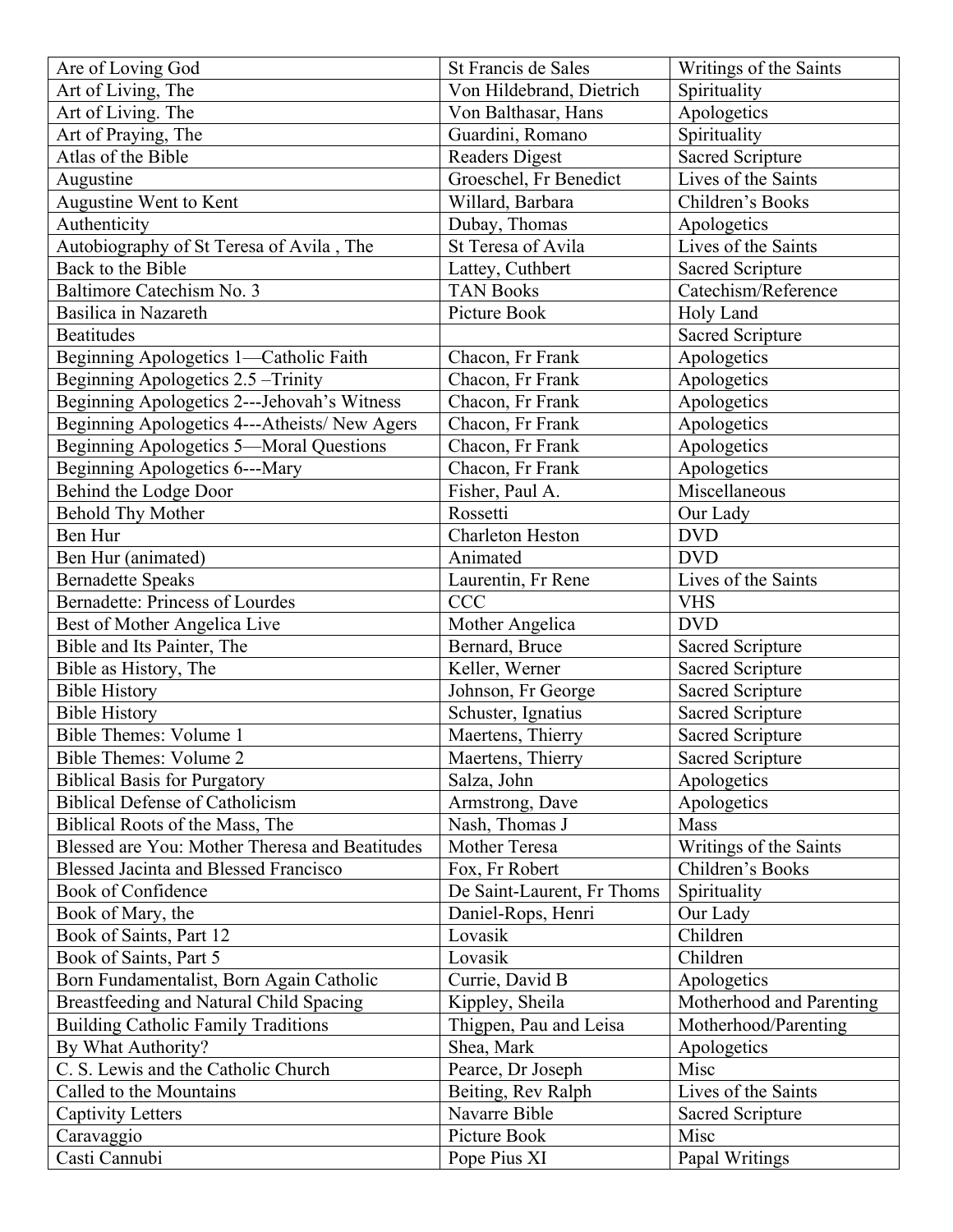| Catechism of the Catholic Church               | Pope John Paul II       | Catechism/Reference      |
|------------------------------------------------|-------------------------|--------------------------|
| <b>Catholic Apologetics</b>                    | Laux, Fr John           | Apologetics              |
| Catholic Catechism, The                        | Hardon, Fr John         | Catechism                |
| Catholic Children's Treasure Box Vol 1         | Maryknoll Sisters       | Children                 |
| Catholic Children's Treasure Box Vol 10        | Maryknoll Sisters       | Children                 |
| Catholic Children's Treasure Box Vol 11        | Maryknoll Sisters       | Children                 |
| Catholic Children's Treasure Box Vol 12        | Maryknoll Sisters       | Children                 |
| Catholic Children's Treasure Box Vol 13        | Maryknoll Sisters       | Children                 |
| Catholic Children's Treasure Box Vol 14        | Maryknoll Sisters       | Children                 |
| Catholic Children's Treasure Box Vol 15        | Maryknoll Sisters       | Children                 |
| Catholic Children's Treasure Box Vol 16        | Maryknoll Sisters       | Children                 |
| Catholic Children's Treasure Box Vol 17        | Maryknoll Sisters       | Children                 |
| Catholic Children's Treasure Box Vol 18        | Maryknoll Sisters       | Children                 |
| Catholic Children's Treasure Box Vol 19        | Maryknoll Sisters       | Children                 |
| Catholic Children's Treasure Box Vol 2         | Maryknoll Sisters       | Children                 |
| Catholic Children's Treasure Box Vol 20        | Maryknoll Sisters       | Children                 |
| Catholic Children's Treasure Box Vol 3         | Maryknoll Sisters       | Children                 |
| Catholic Children's Treasure Box Vol 4         | Maryknoll Sisters       | Children                 |
| Catholic Children's Treasure Box Vol 5         | Maryknoll Sisters       | Children                 |
| Catholic Children's Treasure Box Vol 6         | Maryknoll Sisters       | Children                 |
| Catholic Children's Treasure Box Vol 7         | Maryknoll Sisters       | Children                 |
| Catholic Children's Treasure Box Vol 8         | Maryknoll Sisters       | Children                 |
| Catholic Children's Treasure Box Vol 9         | Maryknoll Sisters       | Children                 |
| Catholic Education: Homeward Bound             | Hahn and Hassen         | Motherhood and Parenting |
| Catholic Faith: A Catechism Book 2             | Gasparri, Cardinal      | Catechism/Reference      |
| Catholic Faith; A Catechism Book 3             | Gasparri, Cardinal      | Catechism/Reference      |
| Catholic for a Reason                          | Hahn and Suprenant      | Apologetics              |
| Catholic for a Reason II                       | Hahn and Suprenant      | Apologetics              |
| Catholic Home Schooling                        | Clark, Mary Kay         | Motherhood               |
| Catholic Homeschool Treasury, The              | Mackson and Wittman     | Motherhood and Parenting |
| Catholic Marriage Wisdom Book, The             | Cedar-Southworth, Donna | Motherhood and Parenting |
| <b>Catholic Morality</b>                       | Laux, Fr John           | Catechism/Reference      |
| Catholic Mystique, The                         | Ferrara, Jennifer       | Apologetics              |
| Catholic Religion Proved by Protestant Bible   | Pamphlet                | Apologetics              |
| Catholic Verses, The                           | Armstrong, Dave         | Apologetics              |
| Catholic Writer                                |                         | Miscellaneous            |
| Catholicism and Fundamentalism                 | Keating, Karl           | Apologetics              |
| Catholicism and Reason                         | Hayes, Rev Edward J     | Apologetics              |
| Catholicism and Society                        | Hayes, Rev Edward J     | Apologetics              |
| Catholics and the New Age                      | Pacwa, Mitch            | Miscellaneous            |
| Celebrate 2000! Reflections on the Holy Spirit | Pope John Paul II       | Papal Writings           |
| <b>Celebrating Christmas</b>                   | Lovasik                 | Children                 |
| Ceremonies of the Modern Roman Rite            | Ignatius Press          | Mass                     |
| Ceremonies of the Modern Roman Rite            | Ignatius Press          | Mass                     |
| Ceremonies of the Roman Rite (OF)              | Elliott, Peter          | The Mass                 |
| Characters of the Inquisition                  | Walsh, William Thomas   | Church History           |
| Charles de Foucauld                            | Anther                  | Lives of the Saints      |
| Chief Truths of the Faith                      | Laux, Fr John           | Catechism/Reference      |
| <b>Christ Denied</b>                           | Wickens, Fr. Paul       | Misc                     |
| Christ Lives in Me                             | Pamphlet                | Catechism/Reference      |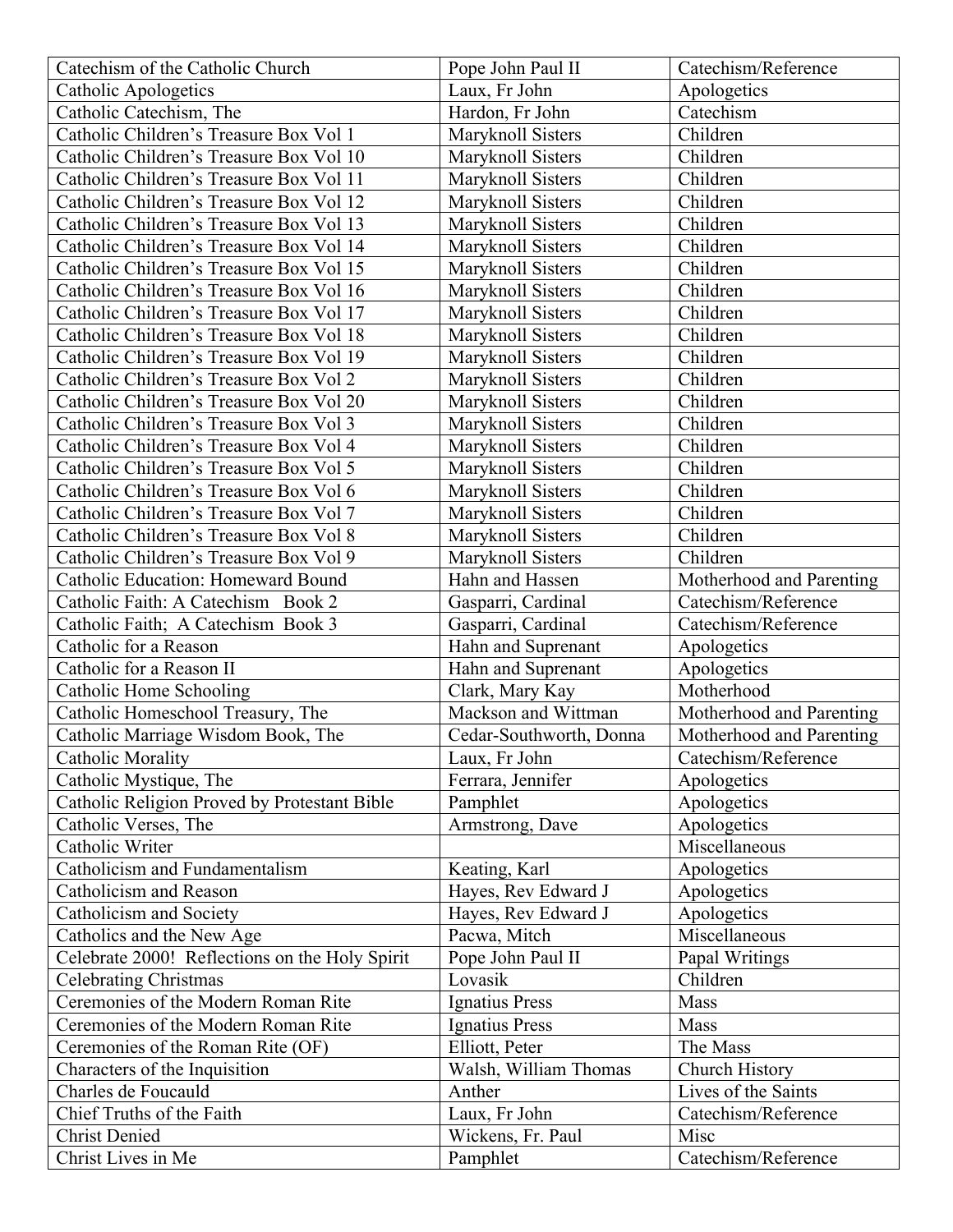| Christ the King: Lord of History               | Carroll, Anne                 | Church History                     |
|------------------------------------------------|-------------------------------|------------------------------------|
| <b>Christian Morality</b>                      | Smith, Msgr. Willaim          | Tape                               |
| Church, The                                    | Pope John Paul II             | Papal Writings                     |
| Church and Women, The                          | Von Balthasar, Han Urs        | Misc                               |
| Church and Women: A Compendium, the            | <b>Ignatius Press</b>         | Miscellaneous                      |
| <b>Church History</b>                          | Laux, Fr. John                | Church History                     |
| Church in Crisis, The                          | Hughes, Msgr Philip           | Church History                     |
| Church in Dialogue                             | Arinze, Cardinal              | Apologetics                        |
| Church Speaks to the Modern World, The         | Popes                         | Papal Writings                     |
| City of God                                    | St Augustine                  | Writings of the Saints             |
| Code of Canon Law                              | Pope John Paul II             | Papal Writings                     |
| Come Holy Ghost                                | Owen, Hugh                    | Tape                               |
| Come Rack! Come Rope!                          | Benson, Robert Hugh           | Church History                     |
| Communion of Saints, The                       | Slaves of the Imm Heart       | Lives of the Saints                |
| <b>Companion Prayers</b>                       | Companions of St Anthony      | Prayers                            |
| Companion to Scripture Studies, Volume 2       | Steinmueller                  | <b>Sacred Scripture</b>            |
| <b>Comparative New Testament</b>               | Bible                         | <b>Sacred Scripture</b>            |
| Compendium: Catechism of the Catholic Church   |                               | Catechism                          |
| Complete C. S. Lewis Signature Classics        | Lewis, C. S.                  | Misc                               |
| Confession of a Roman Catholic                 | Whitcomb, Paul                | Apologetics                        |
| Confessions                                    | St Augustine                  | Lives of the Saints                |
| Confessions                                    | St Augustine                  | Writings of the Saints             |
| Constitution on the Church in the Modern World | <b>Second Vatican Council</b> | Papal Writings                     |
| Contemplative Hinger, The                      | Haggerty, Fr Donald           | Prayer                             |
| Cooking with the Saints                        | Schuegraf                     | Lives of the Saints                |
| Crossing the Threshold of Hope                 | Pope John Paul II             | Papal Writings                     |
| Crossing the Tiber                             | Ray, Stephen K.               | Apologetics                        |
| Cure D'Ars Today, The                          | Rutler, Fr George             | Tape                               |
| Cure of Ars                                    | O'Brien, Bartholomew          | Lives of the Saints                |
| Cure of Ars, The                               | Windeatt, Mary Fabyan         | Children                           |
| Cure of Ars, The                               | Lomask, Milton                | Children                           |
| Da Vinci Hoax, The                             | Olson                         | $\overline{\text{M}}$ iscellaneous |
| Daily Life in the Time of Jesus                | Daniel-Rops, Henri            | <b>Sacred Scripture</b>            |
| Daily Meditation                               | Alberione, Rev. James         | Sacraments                         |
| Daniel                                         | Bible                         | <b>DVD</b>                         |
| Dark night of the Soul                         | St John of the Cross          | Writings of the Saints             |
| David and Goliath                              | Bible                         | <b>DVD</b>                         |
| Day the Sun Danced, The                        | <b>CCC</b>                    | <b>VHS</b>                         |
| Declaration on Euthanasia                      | Cong of Doctrine of Faith     | Papal Writings                     |
| Defending a Higher Law                         | <b>TFP</b>                    | Sacraments                         |
| Dei Verbum                                     | Pope Paul VI                  | Papal Writings                     |
| Deliver Us from Evil                           | Dooley, Thomas                | Miscellaneous                      |
| Devotion to St Joseph                          | Booklet                       | Prayer                             |
| Devotion to the Sacred Heart, The              | Croiset, Fr. John             | Spirituality                       |
| Dialogue of St Catherine, The                  | St Catherine of Siena         | Lives of the Saints                |
| Dialogues of St Gregory the Great              | CD                            | CD                                 |
| Diary of St Faustina                           | St Faustina                   | Writings of the Saints             |
| Dies Domini                                    | Pope John Paul II             | Papal Writings                     |
| Dignity and Duties of the Priest               | St Alphonsus de Ligouri       | Writings of the Saints             |
| Divine Mysteries of the Most Holy Rosary       | Ven. Mary of Agreda           | Our Lady                           |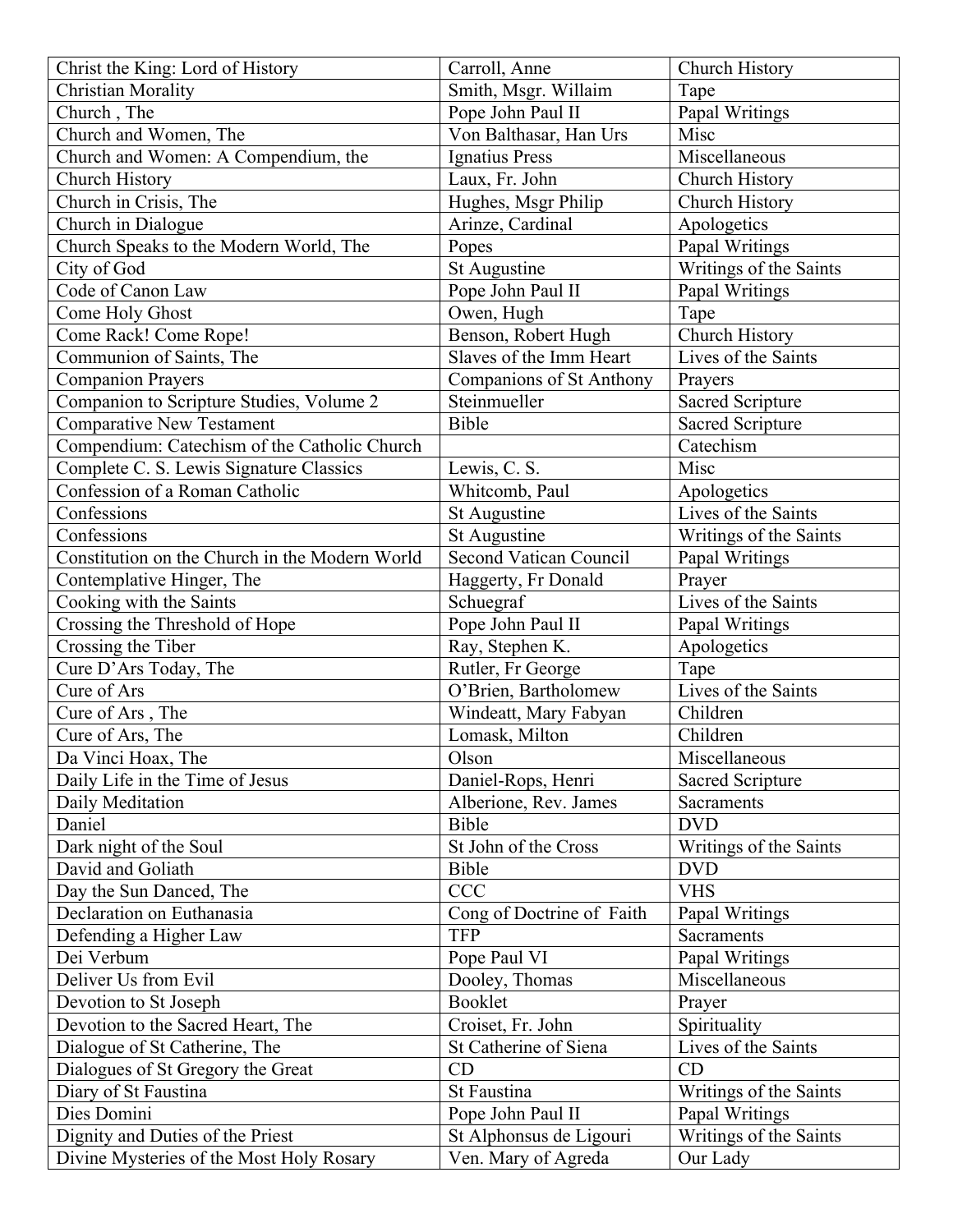| Dominicae Cenae                            | Pope John Paul II                | Papal Writings           |
|--------------------------------------------|----------------------------------|--------------------------|
| Doubt No More II                           | Various Speakers                 | Tape                     |
| Dressing with Dignity                      | Hammond, Colleen                 | Motherhood and Parenting |
| <b>Early Christian Fathers</b>             | Richardson, Cyril                | Church History           |
| Ecclesia de Eucharistia                    | Pope John Paul II                | Papal Writings           |
| <b>Edmund Campion</b>                      | Gardiner, Harold C               | Children                 |
| <b>Educated Child, The</b>                 | Bennett, William J               | Motherhood and Parenting |
| Eight Beatitudes, The                      | Lovasik                          | Children                 |
| <b>Elements of Christian Philosophy</b>    | Gilson, Etienne                  | Philosophy               |
| Elizabeth of the Trinity: Complete Works   |                                  | Lives of the Saints      |
| Elucidations                               | Von Balthasar, Hans Urs          | Apologetics              |
| Encyclopedia of Saints                     | Jockle, Clemens                  | Lives of the Saints      |
| Encyclopedia of the Bible                  | The Lion                         | <b>Sacred Scripture</b>  |
| Essential Augustine, The                   | Bourke, Vernon ed                | Church History           |
| Essential Catholic Survival Guide, The     | <b>Staff of Catholic Answers</b> | Apologetics              |
| <b>Essentials of the Faith</b>             | McBride, Alfred                  | Apologetics              |
| <b>Eternal Life</b>                        | Guardini, Romano                 | Spirituality             |
| <b>Eucharistic Miracles</b>                | Cruz, Joan Carroll               | Our Lord                 |
| Everlasting Man, The                       | Chesterton, G. K.                | Misc                     |
| Evidence of Satan in the Modern World      | Cristiani, Leon                  | Misc                     |
| <b>Evolution Hoax Exposed</b>              | Field, A. N.                     | Misc                     |
| Excavations in Nazareth: Volume 2          | Bagatti, Bellarmino              | Holy Land                |
| Faces of Holiness                          | Ball, Ann                        | Lives of the Saints      |
| Facts about Luther, The                    | O'Hare, Msgr Patrick F           | Church History           |
| Facts about Luther, The                    | O'Hare, Msgr Patrick F.          | Church History           |
| Faith Explained, The                       | Trese, Leo J                     | Apologetics              |
| Faith of Our Fathers, The                  | Gibbons, James Cardinal          | Apologetics              |
| Father, Forgive Me, for I am Frustrated    | Pacwa, Mitch                     | Misc                     |
| Fatima in Lucia's own Words                | Dos Santos, Sr. Lucia            | Our Lady                 |
| Fatima, The Great Sign                     |                                  | Our Lady                 |
| Fertility, Cycles and Nutrition            | Shannon, Marilyn M               | Motherhood and Parenting |
| Fifty-Seven Saints                         | Daughters of St Paul             | Lives of the Saints      |
| Fire of Love                               | St Catherine of Genoa            | Writings of the Saints   |
| Fire Within                                | Dubay, Thomas                    | Lives of the Saints      |
| First Californian: Story of Junipero Serra | Demarest, Donald                 | Lives of the Saints      |
| First Californian: Story of Junipero Serra | Demarest, Donald                 | Lives of the Saints      |
| For Lent: Sermons of St Francis de Sales   | St Francis de Sales              | Writings of the Saints   |
| For the Children                           | Pope John Paul II                | Children                 |
| For the Life of the World                  |                                  | Lives of the Saints      |
| Four Cardinal Virtues, The                 | Pieper, Josef                    | Spirituality             |
| Four Last Things, The                      | Von Cochem, Fr Martin            | Four Last Things         |
| Fr. Marquette and the Great Rivers         | Derleth, August                  | Children                 |
| Francis                                    | <b>CCC</b>                       | <b>VHS</b>               |
| Francis of Assisi: Early Documents         | Armstrong, Regis J               | Writings of the Saints   |
| Francis: Saint of Assisi and the World     | DelPopolo, Anthony James,        | Lives of the Saints      |
| Freemasonry                                | Madden, Bro, Charles             | Church History           |
| Friends of the Cross                       | De Montfort, St Louis            | Prayer                   |
| Friendship                                 | Cuddeback, John                  | Philosophy               |
| Friendship: The Art of Happiness           | Cuddeback, John                  | Spirituality             |
| Full of Grace                              | Benkovic, Jonnette               | Spirituality             |
|                                            |                                  |                          |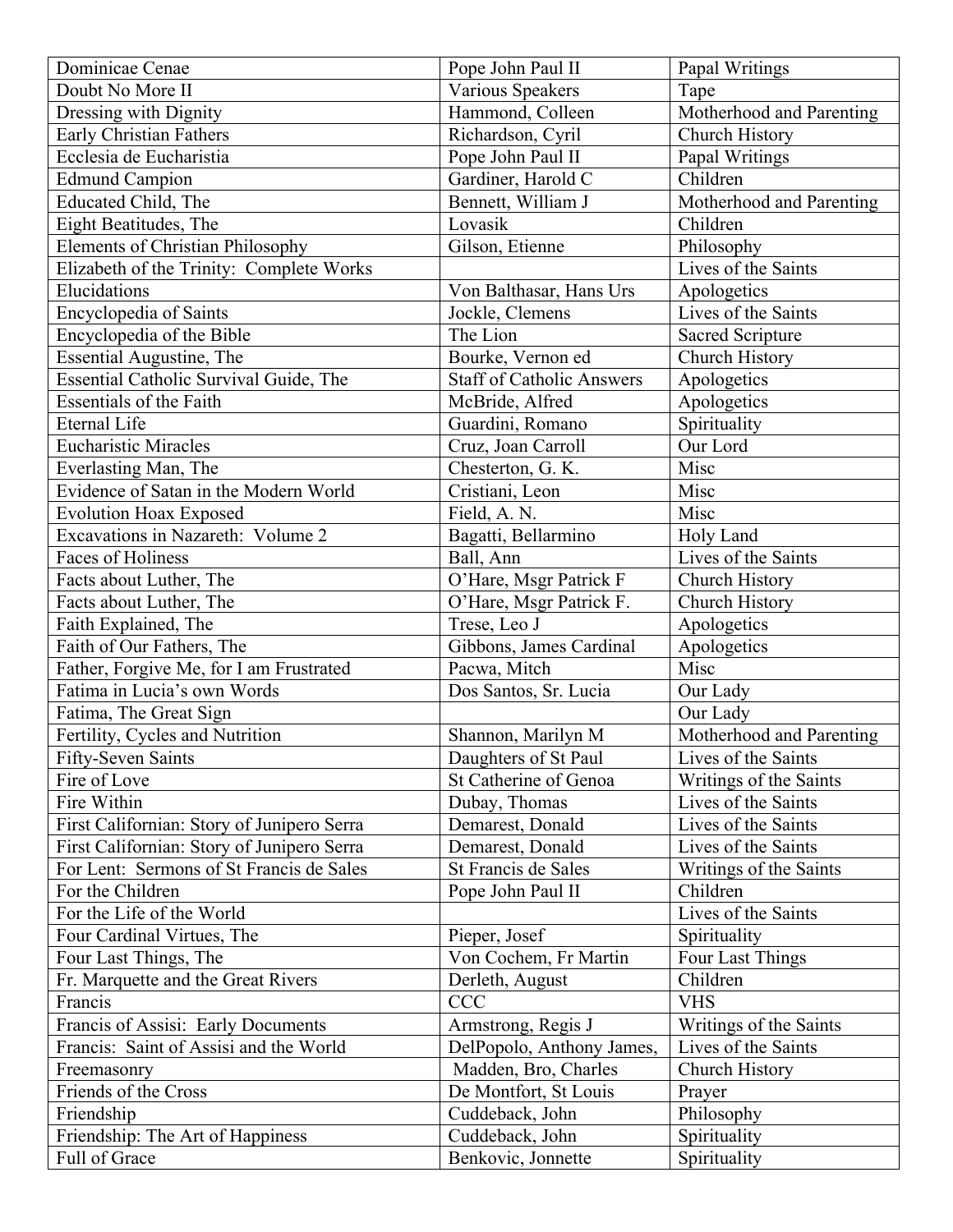| Genesis: 1-22                            | Hahn, Scott                | CD                       |
|------------------------------------------|----------------------------|--------------------------|
| Gift and Mystery                         | Pope John Paul II          | Papal Writings           |
| Gifts of God                             | <b>Brundage</b>            | Children                 |
| Glories of Mary, The                     | St Alphonsus de Ligouri    | Writings of the Saints   |
| God is Love                              | Pope Benedict XVI          | Papal Writings           |
| God, Father and Creator                  | Pope John Paul II          | Apologetics              |
| God' Human Face                          | Schonborn,                 | Our Lord                 |
| Good Samaritan, The                      | Bible                      | <b>DVD</b>               |
| Gospel Catechesis Catechism              | Ratzinger, Cardinal Joseph | Catechism/Reference      |
| Greatest Marian Titles, The              | Buono, Anthony             | Our Lady                 |
| <b>Growth in Holiness</b>                | Faber, Fr Frederick        | Spirituality             |
| Guide to the Passion                     | Q and A about the movie    | Our Lord                 |
| Hail Holy Queen                          | Hahn, Scott                | Our Lady                 |
| Hail Holy Queen                          | St Alphonsus Ligouri       | Our Lady                 |
| Handbook of Catholic Apologetics         | Kreeft, Peter              | Apologetics              |
| He is Risen                              | Bible                      | <b>DVD</b>               |
| Hebrews                                  | Navarre Bible              | <b>Sacred Scripture</b>  |
| Hebrews (Ignatius Catholic Study Bible)  | Hahn, Scott                | <b>Sacred Scripture</b>  |
| Heliotropium, The                        | Drexelius, Jeremias, S. J. | Spirituality             |
| Hidden Jesus, The                        | Howell, Kenneth J.         | Sacraments               |
| Hidden Manna, The                        | O'Connor, James T.         | Apologetics              |
| History of the Church                    | Eusebius                   | Church History           |
| <b>Holiness for Housewives</b>           | Van Zeller, Hubert         | Motherhood and Parenting |
| <b>Holiness for Housewives</b>           | Van Zeller, Hubert         | Motherhood/Parenting     |
| <b>Holy Cards</b>                        | Calamari, Barbara          | Lives of the Saints      |
| Holy Eucharist, The                      | St Alphonsus de Ligouri    | Writings of the Saints   |
| Holy Land Pottery at the Time of Jesus   | Picture Book               | Holy Land                |
| Home Portaits of the Saints in Verse     | Metcalfe, James            | Lives of the Saints      |
| Homeschooling Book of Answers            | Dobson, Linda              | Motherhood               |
| How to Get More Out of Holy Communion    | St. Peter Julian Eymard    | <b>Sacraments</b>        |
| How to Get the Most Out of the Eucharist | Dubruiel, Michael          | Sacraments               |
| How to Read Churches                     | McNamara, Denis R          | Church History           |
| Humanum Genus (Freemasonry)              | Pope Leo XIII              | Papal Writings           |
| <b>Hungry Souls</b>                      |                            | Miscellaneous            |
| <b>Hungry Souls</b>                      | Van den Aardweg, Gerard    | Four Last Things         |
| I am Love and Mercy Itself               | Rychlowski, Bruno          | Sacraments               |
| I Confess                                | Hitchcock, Alfred          | <b>VHS</b>               |
| I Leap for Joy                           | Bernard, Sister Marie      | Lives of the Saints      |
| <b>Imitation of Christ S</b>             | St Thomas a Kempis         | Writings of the Saints   |
| In Defense of Philosophy                 | Pieper, Josef              | Philosophy               |
| In Garments all Red                      | Poage, Fr. Godfrey         | Lives of the Saints      |
| In Search of the Sacred                  | Pieper, Josef              | Philosophy               |
| In Soft Garments                         | Knox, Ronald A.            | Apologetics              |
| In the Footsteps of Popes                | Bruschini, Enrico          | Church History           |
| In the Likeness of Christ                | Leen, Edward C. S. Sp.     | Spirituality             |
| In the Murky Waters of Vatican II        | Guimaraes, Atila           | Misc                     |
| In the Presence of Our Lord              | Groeschel, Fr. Benedict    | Our Lord                 |
| Inner Life of Jesus, The                 | Guardini, Romano           | Our Lord                 |
| Inside Islam: A Guide for Catholics      | Ali, Daniel                | Apologetics              |
| Inside the Vatican                       | Picture Book               | Church History           |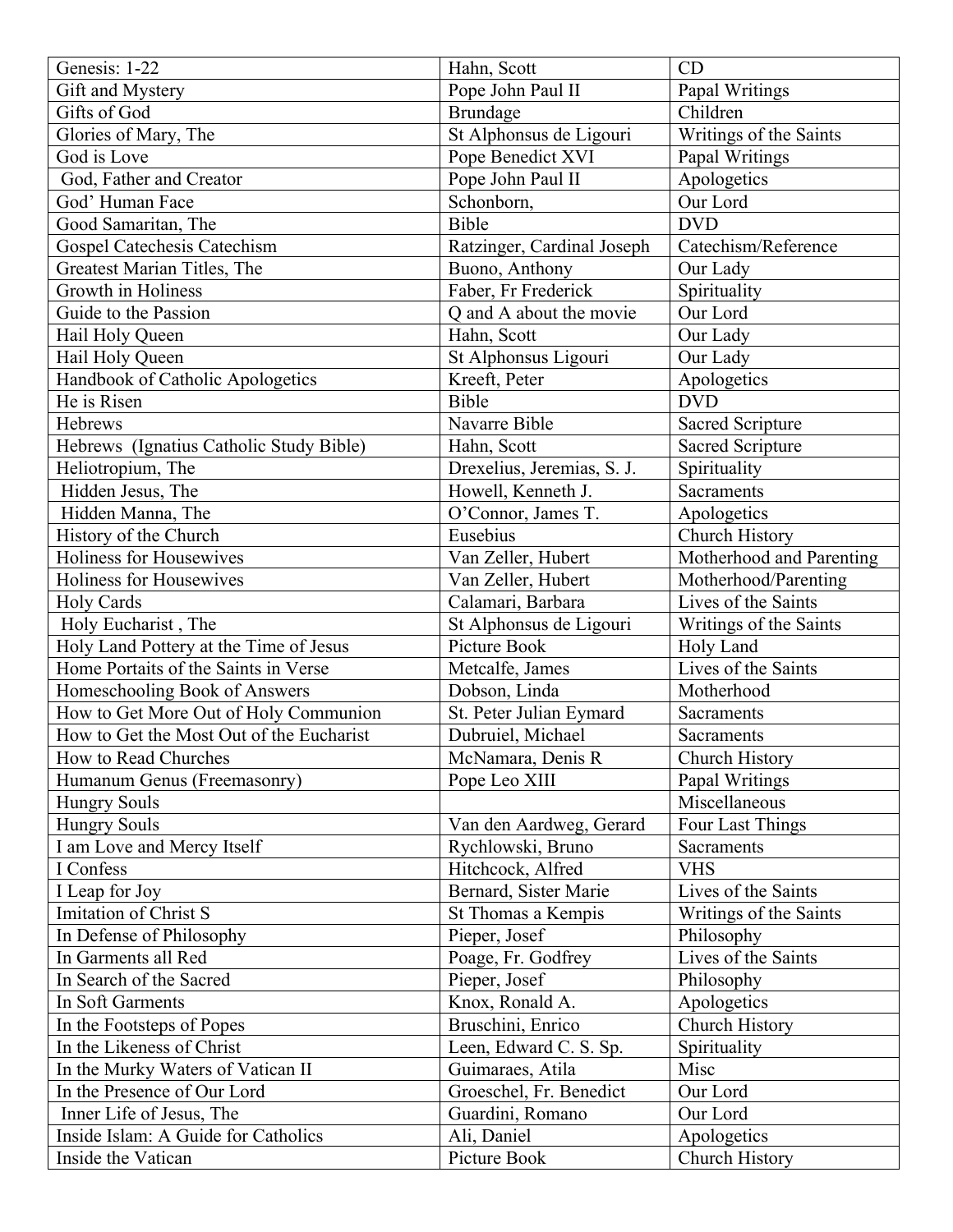| Israel Pictorial Guide and Souvenir           | Picture Book                     | Holy Land                |
|-----------------------------------------------|----------------------------------|--------------------------|
| James-Jude (Ignatius Catholic Study Bible)    | Hahn, Scott                      | <b>Sacred Scripture</b>  |
| Jeanne Jugan                                  | Milcent, Paul                    | Lives of the Saints      |
| Jerusalem: within these Walls                 | National Geographic              | <b>VHS</b>               |
| Jesus of Nazareth                             | Pope Benedict XVI                | Our Lord                 |
| Jesus of Nazareth                             | Robert Powell                    | <b>DVD</b>               |
| Jesus Reveals His Heart                       | <b>St Margaret Mary Alacoque</b> | Writings of the Saints   |
| Jesus, Son and Saviour                        | Pope John Paul II                | Papal Writings           |
| Joan of Arc                                   | Gordon, Mary                     | Tape                     |
| Joan of Arc                                   | Twain, Mark                      | Lives of the Saints      |
| John Paul II Speaks to Youth@ World Youth Day | Photos                           | Papal Writings           |
| John Paul II: A Pope for the People           | Photos                           | Lives of the Saints      |
| John Paul the Great                           | Noonan, Peggy                    | Church History           |
| Journal of a Soul                             | Pope John XXIII                  | Papal Writings           |
| Joy of Full Surrender, The                    | De Caussade, Jean-Pierre         | Spirituality             |
| Juan Diego                                    | <b>CCC Video</b>                 | <b>VHS</b>               |
| King of Kings                                 | Jeffrey Hunter                   | <b>DVD</b>               |
| Kings Highway, The                            | Gundon, Kenneth R.               | Apologetics              |
| Know the Mass                                 | Picture Book                     | The Mass                 |
| Kolbe: Saint of the Immaculata                | Kalvelage, Br Francis, ed        | Lives of the Saints      |
| Kyriale                                       | Catholic Church                  | Mass                     |
| Kyriale<br>(1997)                             | Chant                            | The Mass                 |
| La Salette                                    | Picture Book                     | Our Lady                 |
| Lamb's Supper, The                            | Hahn Scott                       | Mass                     |
| Lamb's Supper, The                            | Hahn, Scott                      | The Mass                 |
| Large Family, the                             | Diamond, Dr Eugene F.            | Motherhood and Parenting |
| Latin English Sunday Missal                   | <b>TLM</b>                       | Mass                     |
| Latin English Sunday Missal (1962)            | <b>TLM</b>                       | Mass                     |
| Latin Grammar                                 | Scanlon                          | The Mass                 |
| Liber Cantualis                               | Catholic Church                  | Mass                     |
| Liber Cantualis (1978)                        | Chant                            | The Mass                 |
| Life is Worth Living                          | Sheen, Arbp Fulton               | Spirituality             |
| Life of Anne Catherine Emmerich, Vol 1        | Schmoger, Fr. Carl               | Lives of the Saints      |
| Life of Anne Catherine Emmerich, The Vol 1    | Schmoger, Fr Carl                | Lives of the Saints      |
| Life of Blessed Margaret of Castello          | Bonniwell, W. R.                 | Lives of the Saints      |
| Life of Brother Andre, The                    | Ruffin                           | Lives of the Saints      |
| Life of Jesus, the                            | Picture Book                     | Our Lord                 |
| Life of Little Nellie of the Holy God         | <b>TAN Books</b>                 | Lives of the Saints      |
| Life of Mary as Seen by Mystics, The          | Brown, Raphael                   | Our Lady                 |
| Life of Saint Teresa                          | St Teresa of Avila               | Lives of the Saints      |
| Life of Sister St. Rita of Cascia             | Sicardo, Jose                    | Lives of the Saints      |
| Life of St Francis of Assisi                  | Br Thomas of Soleno              | Lives of the Saints      |
| Life of St Gemma Galgani, The                 | Germanus, Ven Fr.                | Lives of the Saints      |
| Life of Teresa of Jesus, The                  | St Teresa of Avila               | Lives of the Saints      |
| Lift Up Your Heart                            | Sheen, Fulton                    | Spirituality             |
| Light of Faith                                | <b>St Thomas Aquinas</b>         | Writings of the Saints   |
| Listen My Son                                 | Longenecker, Dwight              | Spirituality             |
| Listen, Son                                   | Family Life Ed for Boys          | Motherhood and Parenting |
| Little Drummer Boy, The                       | Animation                        | <b>VHS</b>               |
| Little Flower, The                            | Windeatt, Mary Fabyan            | Children                 |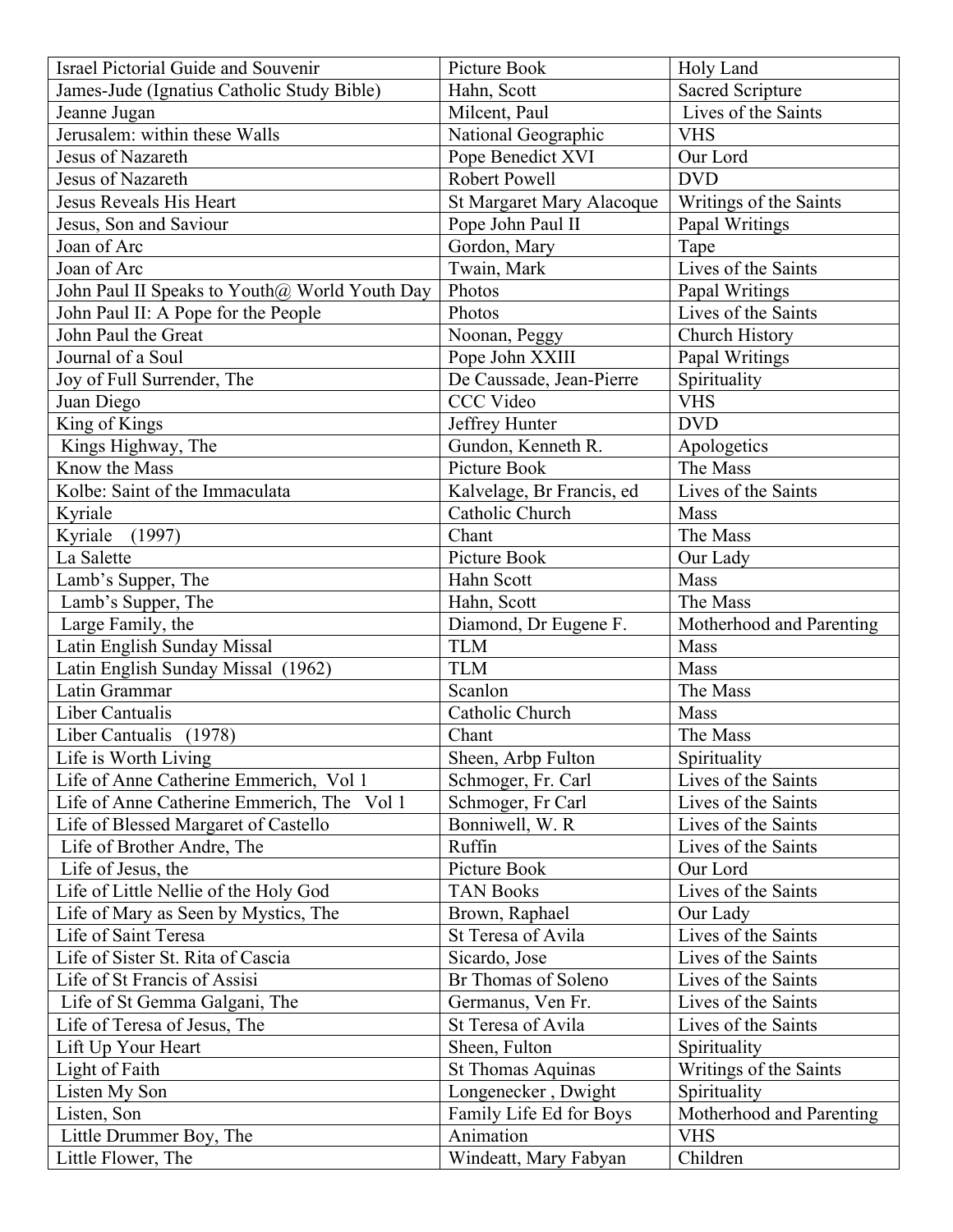| Liturgy of the 3 <sup>rd</sup> Millenium        | Stravinskas, Fr Peter       | Tape                     |
|-------------------------------------------------|-----------------------------|--------------------------|
| Live Well, Die Holy                             | <b>St Robert Bellarmine</b> | Our Lord                 |
| Live Well, Die Holy                             | <b>St Robert Bellarmine</b> | Writings of the Saints   |
| Lives of the Saints                             | Butler, Fr Alban            | Lives of the Saints      |
| Living and Celebrating the Advent/Christmas     |                             | Motherhood and Parenting |
| Seasons                                         |                             |                          |
| Living God, The                                 | Guardini, Romano            | Miscellaneous            |
| Living in Christ                                | Caffara,                    | Catechism/Reference      |
| Living the Drama of Faith                       | Guardini, Romano            | Miscellaneous            |
| Lord, The                                       | Guardini, Romano            | Our Lord                 |
| Lord of the Rings I, The Fellowship of the Ring | Tolkein                     | <b>DVD</b>               |
| Lord of the Rings II, The Two Towers            | Tolkein                     | <b>DVD</b>               |
| Lord of the Rings III, The Return of the King   | Tolkein                     | <b>DVD</b>               |
| Lord, Have Mercy                                | Hahn, Scott                 | <b>Sacraments</b>        |
| Love is Stronger Than Death                     | Kreeft, Peter               | Miscellaneous            |
| Love is Stronger than Death                     | Kreeft, Peter               | Miscellaneous            |
| Love, Marriage and Catholic Conscience          | Von Hildebrand, Dietrich    | Motherhood and Parenting |
| Lumen Gentium                                   | Pope Paul VI                | Papal Writings           |
| Magnificent Prayers, The                        | St Bridget of Sweden        | Our Lord                 |
| Man for All Seasons                             | Paul Scofield               | <b>DVD</b>               |
| Man of Beatitudes, A: Pier Giorgio Frassati     | Frassati, Luciana           | Lives of the Saints      |
| Man who was Chesterton, The                     | Bond, Raymond               | Misc                     |
| Marian Shrines of Italy                         | Photos                      | Our Lady                 |
| Marriage: the Mystery of Faithful Love          | Von Hildebrand              | Sacraments               |
| Married Saints and Blesseds thru the Centuries  | Holbock, Ferdinand          | Lives of the Saints      |
| Martyr's Crown, The                             | Picture Book                | Church History           |
| Mary and the Bible                              | OSV pamphlet                | Our Lady                 |
| Mary, My Mother                                 | Lovasik                     | Children                 |
| Mary's Story                                    | Brem, M. M.                 | Children                 |
| Mass and the Sacraments                         | Laux, Fr John               | Catechism/Reference      |
| Mass of the Early Christians, The               | Aquilina, Mike              | Mass                     |
| Maurice and Therese: The Story of Love          | Ahern, Patrick              | Lives of the Saints      |
| Meditation from a Simple Faith                  | Mother Teresa               | Writings of the Saints   |
| Memoire the Faith!                              | Vost, Kevin                 | Motherhood/Parenting     |
| Memorize the Faith                              | Vost                        | Motherhood and Parenting |
| Messengers to the Americas                      | Dollen, Charles             | Church History           |
| Miracle of Father Capaun                        | Wenzel, Roy                 | Church History           |
| Miracle of Marcellino                           | Italia                      | <b>DVD</b>               |
| Miracle of Our Lady of Fatima, The              | Gilbert Roland              | <b>DVD</b>               |
| Miracle on 34 <sup>th</sup> Street              | O'Hara, Maureen             | <b>VHS</b>               |
| Miracles of Jesus                               | Bible                       | <b>DVD</b>               |
| Miraculous Medal, The                           | Windeatt, Mary Fabyan       | Children                 |
| Mission of the Messiah                          | Gray, Tim                   | <b>Sacred Scripture</b>  |
| Modern Catholic Dictionary                      | Hardon, Fr John             | Catechism                |
| Molokai: The Story of Father Damien             | Wenham, David               | <b>DVD</b>               |
| <b>Moments Divine</b>                           | Reuter, Fr Frederick        | Prayer                   |
| Mornings with St Therese                        | <b>St Therese</b>           | Writings of the Saints   |
| Mortalium Animos (Religious Unity)              | Pope Pius IX                | Papal Writings           |
| Mother Angelica                                 | Arroyo, Raymond             | Miscellaneous            |
| Mother Cabrini: Missionary to he World          | Keyes, Frances Parkinson    | Children                 |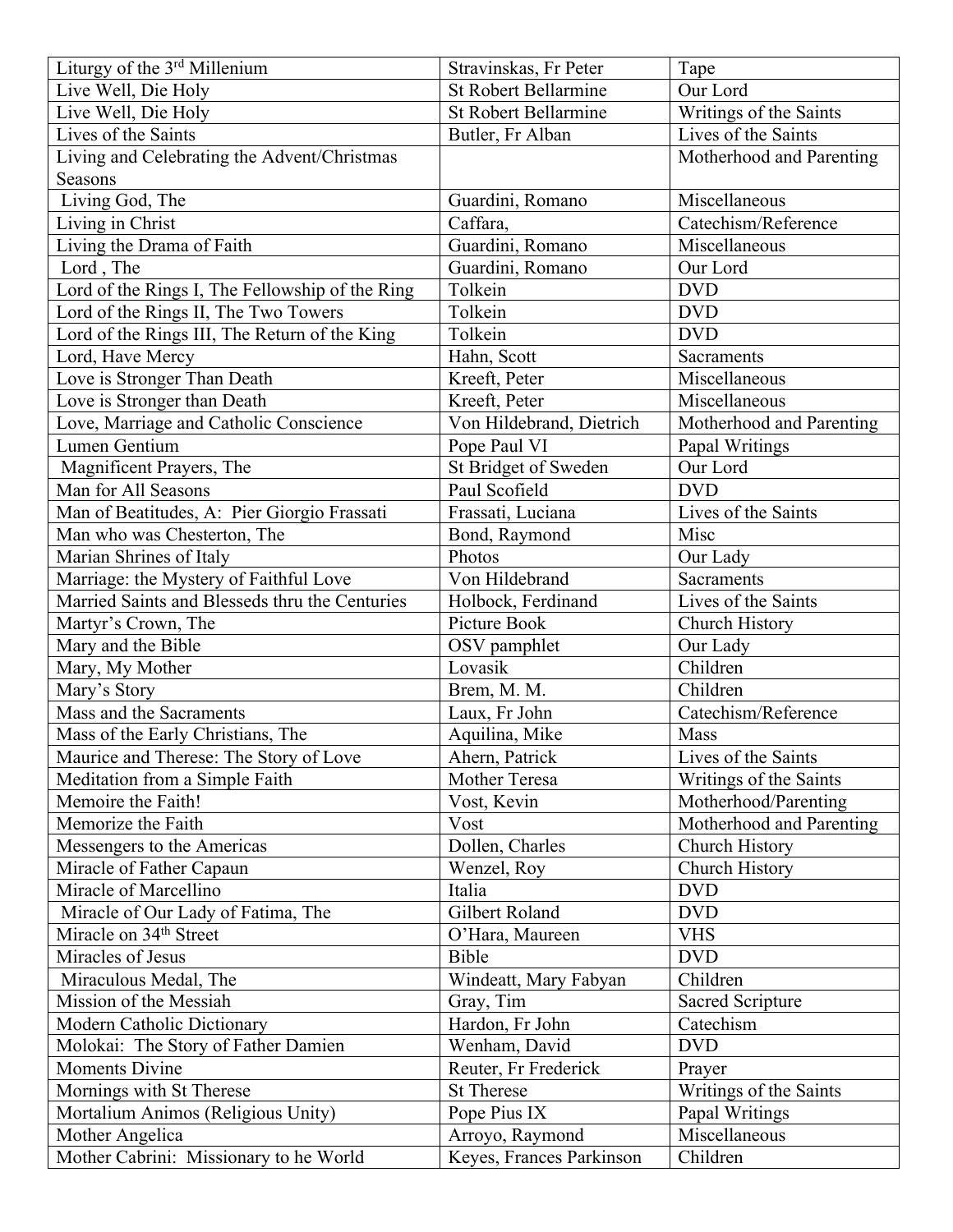| Mother of God and Her Glorious Feasts, The       | O'Laverty, Fr H.            | Our Lady                  |
|--------------------------------------------------|-----------------------------|---------------------------|
| Mother Seton                                     | Power-Waters, Alma          | Children                  |
| Mother Teresa                                    | Olivia Hussey               | <b>DVD</b>                |
| Mother Teresa in My Own Words                    | Mother Teresa               | Lives of the Saints       |
| Mother's Little Helper                           | Family Life Ed for Girls    | Motherhood and Parenting  |
| My Fist Catholic Picture Dictionary              | Lovasik                     | Children                  |
| My Friend of Gods is a Friend of Mine            | Madrid, Patrick             | Apologetics               |
| My Ideal                                         |                             | Our Lord                  |
| My Meditations on St. Paul                       | Sullivan, Rev James         | Spirituality              |
| Myth of Hitler's Pope                            | Dalin, Rabbi David G.       | Church History            |
| New Testament, The                               | Challoner-Rheims            | <b>Sacred Scripture</b>   |
| Newman and His Age                               | Gilley, Sheridan            | Church History            |
| Nicholas: the Boy who became Santa               | <b>CCC</b>                  | <b>VHS</b>                |
| Noah's Flood                                     | Ryan and Pitman             | <b>Sacred Scripture</b>   |
| Not by Scripture Alone                           | Sungenis, Robert A.         | Apologetics               |
| Notre-Dame de Paris                              | Coloni, Marie-Jeanne        | Our Lady                  |
| <b>On Christian Doctrine</b>                     | St Augustine                | <b>Writings of Saints</b> |
| <b>On Christian Doctrine</b>                     | St Augustine                | Writings of the Saints    |
| On heart full of Love                            | Mother Teresa               | Writings of the Saints    |
| On the Christian Meaning of Suffering            | Pope John Paul II           | Papal Writings            |
| One Minute Apologist, The                        | Armstrong, dave             | Apologetics               |
| One, Holy, Catholic and Apostolic                | Whitehead, Kenneth D        | Church History            |
| Open Letter to Confused Catholics                | Lefebvre, Arbp Marcel       | Misc                      |
| Origins of the Alphabets                         | Picture Book                | Holy Land                 |
| Orthodoxy                                        | Chesterton, G. K            | Apologetics               |
| Our Father's Plan #1                             | Hahn, Scott and Jeff Cavins | <b>VHS</b>                |
| Our Father's Plan #2                             | Hahn, Scott and Jeff Cavins | <b>VHS</b>                |
| Our Father's Plan #3                             | Hahn, Scott and Jeff Cavins | <b>VHS</b>                |
| Our Glorious Popes                               | Slaves of the Imm Heart     | Church History            |
| Our Heavenly Mother                              | Lovasik                     | Children                  |
| Our Lady 33 Days to Morning Glory                | Gaitley, Michael            | Our Lady                  |
| Our Lady of Fatima                               | Walsh, William Thomas       | Our Lady                  |
| Our Lady of Light                                | Barthas, Chanoine           | Our Lady                  |
| Oxford Dictionary of Saints                      | Farmer, David Hugh          | Lives of the Saints       |
| Padre Pio                                        |                             | <b>DVD</b>                |
| Padre Pio the Wonder Worker                      | Biography                   | Lives of the Saints       |
| Padre Pio: Man of Hope                           | Allegri Renzo               | Lives of the Saints       |
| Padre Pio: The Wonder-Worker                     | Franciscan Friars of Immac  | Lives of the Saints       |
| Parents, Children and the Facts of Life          | Sattler, Fr Henry V.        | Motherhood and Parenting  |
| Parents, Children and the Facts of Life          | Sattler, Henry V            | Motherhood/Parenting      |
| Passion and the Death of Jesus Christ, The       | St Alphonsus de Ligouri     | Writings of the Saints    |
| Passion from Within, The                         |                             | Our Lord                  |
| Passion of the Christ                            | Jim Caviezel                | <b>DVD</b>                |
| Passionately Loving the World                    |                             | <b>DVD</b>                |
| <b>Patron Saint of First Communicants</b>        | Windeatt, Mary Fabyan       | Children                  |
| Philippians – Philemon (St Ignatius Study Bible) | Hahn, Scott                 | <b>Sacred Scripture</b>   |
| Picture Book of Prayers                          | Lovasik                     | Children                  |
| <b>Picture Books of Saints</b>                   | Lovasik                     | Children                  |
| Pilgrim Fellowship of Faith                      | Ratzinger, Cardinal Joseph  | Miscellaneous             |
| Pillar in the Twilight                           | Daughters of St Paul        | Lives of the Saints       |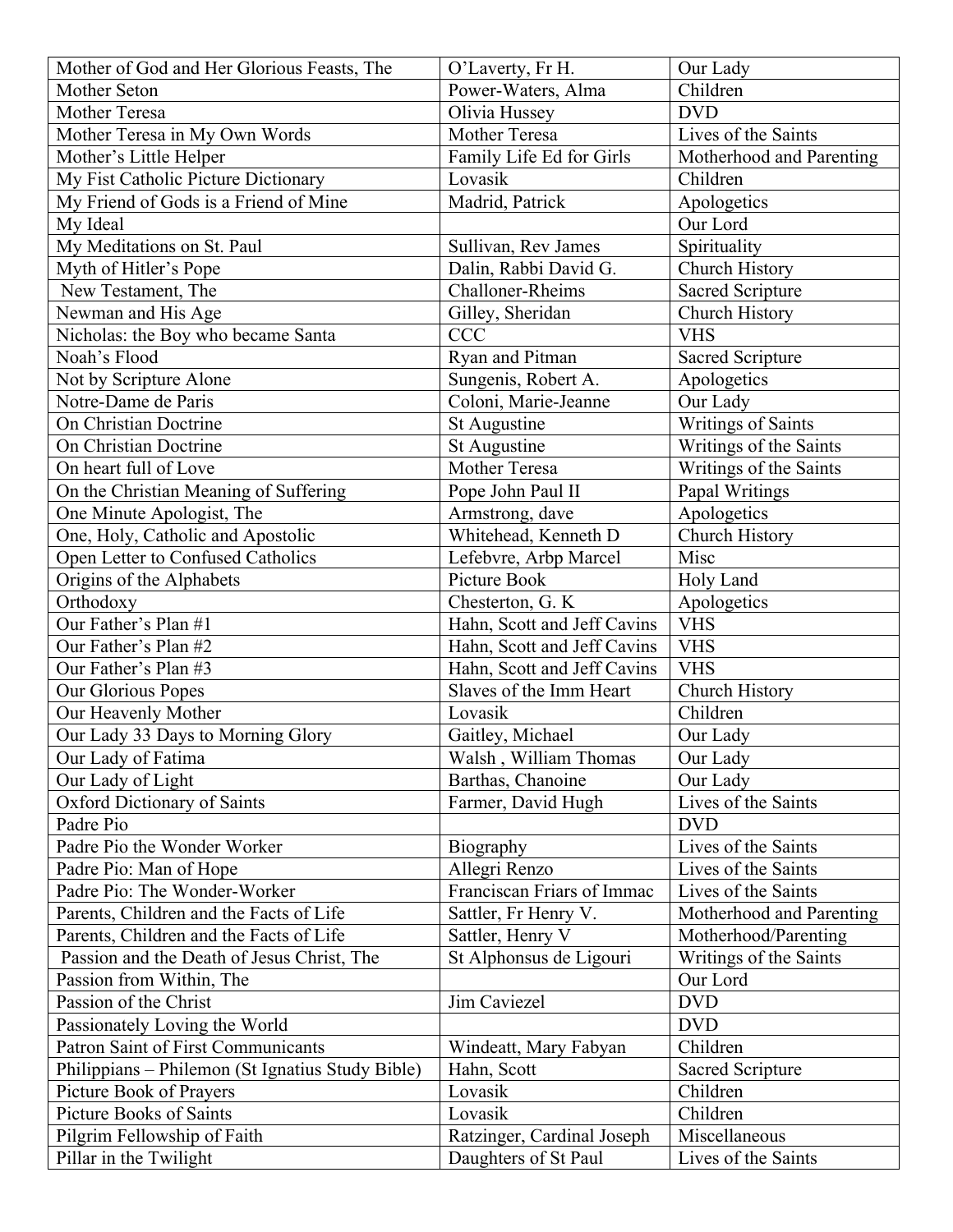| Pillar of Fire, Pillar of Truth                          | <b>Catholic Answers</b>    | Apologetics                         |
|----------------------------------------------------------|----------------------------|-------------------------------------|
| Played by Ear                                            | Lord, Fr Daniel            | Misc                                |
| Pocket Guide to Confession                               | Dubruiel, Michael          | Sacraments                          |
| Pompeii Reconstructed                                    | Picture Book               | Holy Land                           |
| Pope Fiction                                             | Madrid, Patrick            | Apologetics                         |
| Pope John Paul II in my Own Words                        | Pope John Paul II          | Papal Writings                      |
| Pope John Paul II: A Pastoral Visit to the US            | Photos                     | Papal Writings                      |
| Pope John Paul II: A Tribute                             | Sullivan, Robert           | Church History                      |
| Pope St Pius X                                           | Forbes, F. A.              | Lives of the Saints                 |
| Pray Always                                              | Alberione, James           | Miscellaneous                       |
| Pray for the Sanctification of Priests                   | Kieninger, Fr Titus        | Prayer                              |
| Prayer Book for Young Catholics                          | Fox, Fr. Robert J.         | Spirituality                        |
| Prayer, Fasting, Almsgiving                              | Perrotta, Kevin            | Spirituality                        |
| Prayers for Little Children                              | Preschool                  | <b>VHS</b>                          |
| Prayers of St Gertrude                                   | St Gertrude                | Writings of the Saints              |
| Praying for Our Priests                                  | Dunne, Msgr. Peter         | Our Lady                            |
| Praying in the Presence of Our Lord                      | Groeschel, Fr Benedict     | <b>Blessed Sacrament</b>            |
| Praying the Rosary                                       | Pamphlet                   | Our Lady                            |
| Praying through Our Losses                               | Simisic, Wayne             | Misc                                |
| Preparation for Death                                    | St Alphonsus de Ligouri    | Writings of the Saints              |
| Preparation for Total Consecration                       | De Montfort                | Our Lady                            |
| Preparing Your Family for the 3rd Millenium              | Stenson, Jim               | Tape                                |
| Preparing Yourself for Mass                              | Guardini, Romano           | Mass                                |
| Prince of Peace                                          | Goodier, Alban             | Spirituality                        |
| Pro Life Answers to Pro Choice Arguments                 | Alcorn, Randy              | Misc                                |
| Progress Through Mental Prayer                           | Leen, Edward C. S. Sp.     | Spirituality                        |
| Prophecy for Today                                       | Connor, Edward             | Misc                                |
| Prophets and Our Times, The                              | Culleton Rev R. Gerald     | Misc                                |
| Protestant Churches of America                           | Hardon, John A S.J.        |                                     |
| Protestant's Dilemma                                     | Rose, Devin                | Apologetics                         |
|                                                          |                            | Apologetics                         |
| Proving the Catholic Faith is Biblical<br>Pure Womanhood | Armstrong, Dave            | Apologetics<br>Motherhood/Parenting |
|                                                          | Evert, Crystalina          |                                     |
| Purgatory                                                | Shouppe, Fr. F. X.         | Miscellaneous                       |
| Rapture                                                  | Currie, David B.           | Apologetics                         |
| Rapture Trap, The                                        | Thigpen, Paul              | Apologetics                         |
| Ratzinger Report, The                                    | Ratzinger, Cardinal Joseph | Miscellaneous                       |
| Real Love                                                | Bonacci, Mary Beth         | Motherhood and Parenting            |
| <b>Reasonable Pleasures</b>                              | Schall, James V            | Spirituality                        |
| <b>Reasons to Believe</b>                                | Hahn, Scott                | Apologetics                         |
| Reconciliatio et Paenitentia                             | Pope John Paul II          | Papal Writings                      |
| Redemptoris Custos                                       | Pope John Paul II          | Papal Writings                      |
| Rediscover Catholicism                                   | Kelly, Matthew             | Misc                                |
| Reed of God, The                                         | Houselander, Caryll        | Our Lady                            |
| Religious Customs in the Family                          | Weiser, Fr Francis X       | Motherhood/Parenting                |
| <b>Retreat Companion for Priests</b>                     | Havey, Fr. Francis P       | Spirituality                        |
| Retreat with the Lord                                    | Hardon, Fr John            | Spirituality                        |
| Return to Order                                          | <b>TFP</b>                 | Misc                                |
| Revelation                                               | Navarre Bible              | Sacred Scripture                    |
| <b>Romans and Galatians</b>                              |                            |                                     |
|                                                          | Navarre Bible              | <b>Sacred Scripture</b>             |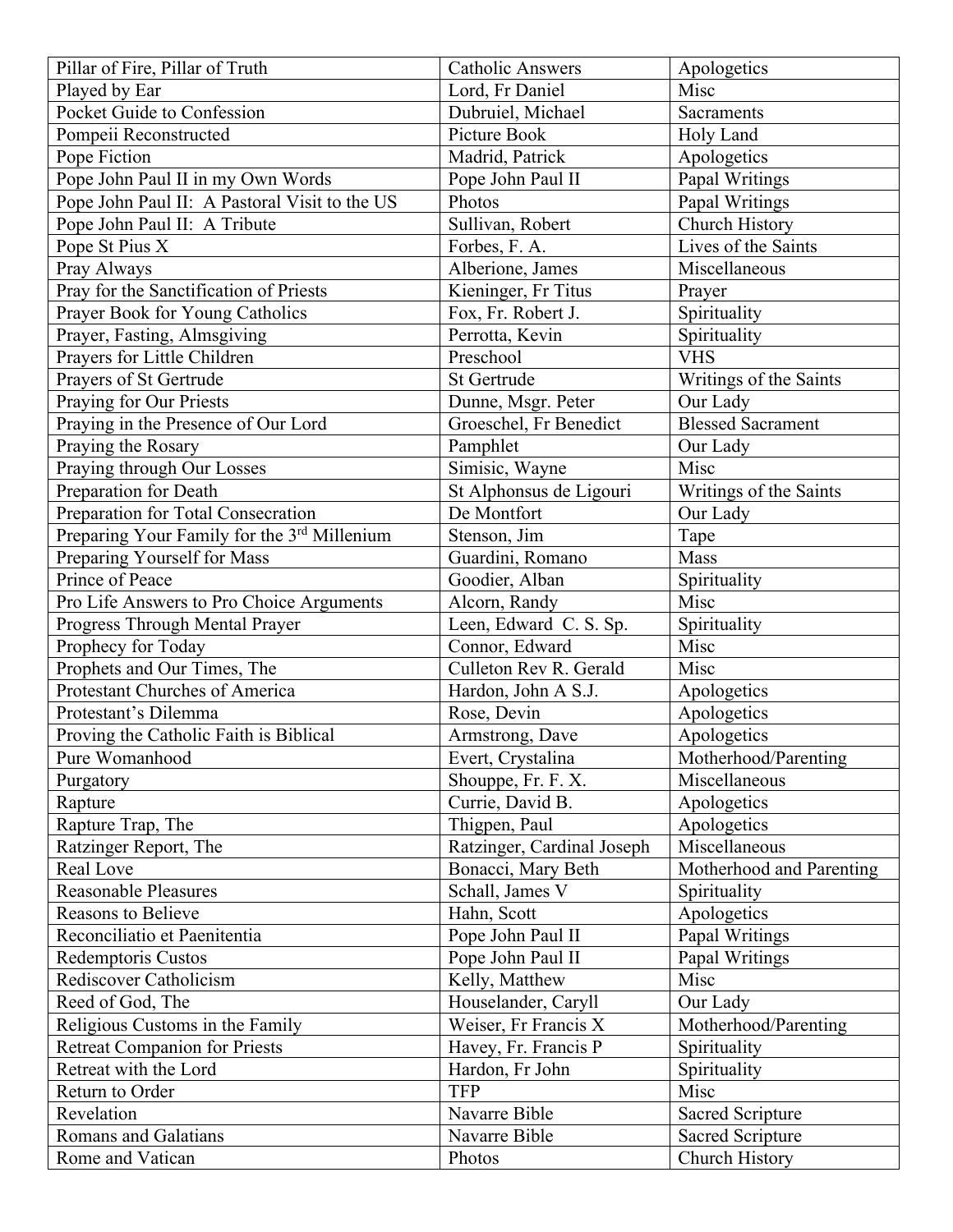| Rome and Vatican                                  | <b>Tour Book</b>                 | Church History         |
|---------------------------------------------------|----------------------------------|------------------------|
| Rome Sweet Home                                   | Hahn, Scott and Kimberly         | Apologetics            |
| Rosary for Little Children                        | Preschool                        | <b>VHS</b>             |
| Rule of St Benedict, The                          | <b>St Benedict</b>               | Writings of the Saints |
| Sacred Heart and the Priesthood, The              | Dela Touche, Mother Louise       | <b>Sacraments</b>      |
| Sadness of Christ, The                            | More, Thomas                     | Writings of the Saints |
| Saint Elizabeth Ann Seton                         | Lovasik                          | Children               |
| Saint of the Day, Vol 1                           | St Anthony Messenger             | Lives of the Saints    |
| Saint of the Day, Vol 2                           | <b>St Anthony Messenger Pres</b> | Lives of the Saints    |
| Saintly Solutions to Life's Common Problems       | Esper, Father Joseph             | Spirituality           |
| Saints: Who They Are and How They Help You        | Hallam, Elizabeth                | Lives of the Saints    |
| Salt of the Earth                                 | Ratzinger, Cardinal Joseph       | Miscellaneous          |
| Salvation is from the Jews                        | Schoeman, Roy H.                 | Apologetics            |
| Scarlet and the Black, The                        | <b>Gregory Peck</b>              | <b>DVD</b>             |
| Scholasticism                                     | Pieper, Josef                    | Philosophy             |
| Scholasticism                                     | Pieper, Josef                    | Philosophy             |
| Science of Historical Theology, The               | McCarthy, Msgr John              | Catechism              |
| Sea of Galilee                                    | Picture Book                     | Holy Land              |
| Secret of Confession, The                         | O'Sullivan, Fr. Paul             | Sacraments             |
| Secret of the Rosary, The                         | De Montfort                      | Our Lady               |
| Secret of the Rosary, The                         | St Louis de Montfort             | Our Lady               |
| Secret of the Rosary, The                         | St Louis de Montfort             | Writings of the Saints |
| <b>Seeking Spiritual Direction</b>                | Dubay, Thomas                    | Prayer                 |
| Sermons of St Alphonsus de Ligouri                | St Alphonsus de Ligouri          | Writings of the Saints |
| Sermons of St Francis de Sales for Advent and     | St Francis de Sales              | Writings of the Saints |
| Christmas, The                                    |                                  |                        |
| Sermons of St Francis de Sales on Our Lady        | St Francis de Sales              | Our Lady               |
| Sermons of the Cure of Ars                        | St John Vianney                  | Writings of the Saints |
| Sermons of the Cure of Ars                        | St John Vianney                  | Writings of the Saints |
| Seven Lies about Church History                   | Moczar, Diane                    | Church History         |
| Shadow of His Wings, The                          | Leutenegger, Benedict            | Church History         |
| Sign of the Cross, The                            | St Francis de Sales              | Writings of the Saints |
| <b>Silent Music</b>                               | Herrera, R. A.                   | Lives of the Saints    |
| Social Teachings of Vatican II                    | <b>Ignatius Press</b>            | Misc                   |
| Something Beautiful for God                       | Muggeridge, Malcolm              | Lives of the Saints    |
| Song at the Scaffold, the                         | Le Fort, Gertrude                | Church History         |
| Song of Bernadette, The                           | Jennifer Jones                   | <b>DVD</b>             |
| Soul of St Elizabeth Seton, The                   | Dirvin, Joseph                   | Lives of the Saints    |
| Sound of Music, The                               | Julie Andrews                    | <b>DVD</b>             |
| Spirit of Medieval Philosophy, The                | Gilson, Etienne                  | Philosophy             |
| Spirit of Medieval Philosophy, The                | Gilson, Etienne                  | Philosophy             |
| Spirit of Penance, Path to God                    | Van Zeller, Hubert               | Miscellaneous          |
| Spirit of the Liturgy                             | Ratzinger, Joseph Card           | The Mass               |
| Spirit: the Giver of Life and Love, The           | Pope John Paul II                | Papal Writings         |
| Spiritual Direction of St Claude de la Colombiere | St Claude de la Colombiere       | Lives of the Saints    |
| Spiritual Exercises of St Ignatius, The           | St Ignatius                      | <b>VHS</b>             |
| Spirituality of Fasting, The                      | Murphy, Charles M                | Spirituality           |
| St Anselm writings                                | St Anselm                        | Writings of the Saints |
| St Anthony and the Christ Child                   | Homan, Helen Walker              | Children               |
| St Anthony of Padua                               | <b>Catholic Book Publishing</b>  | Lives of the Saints    |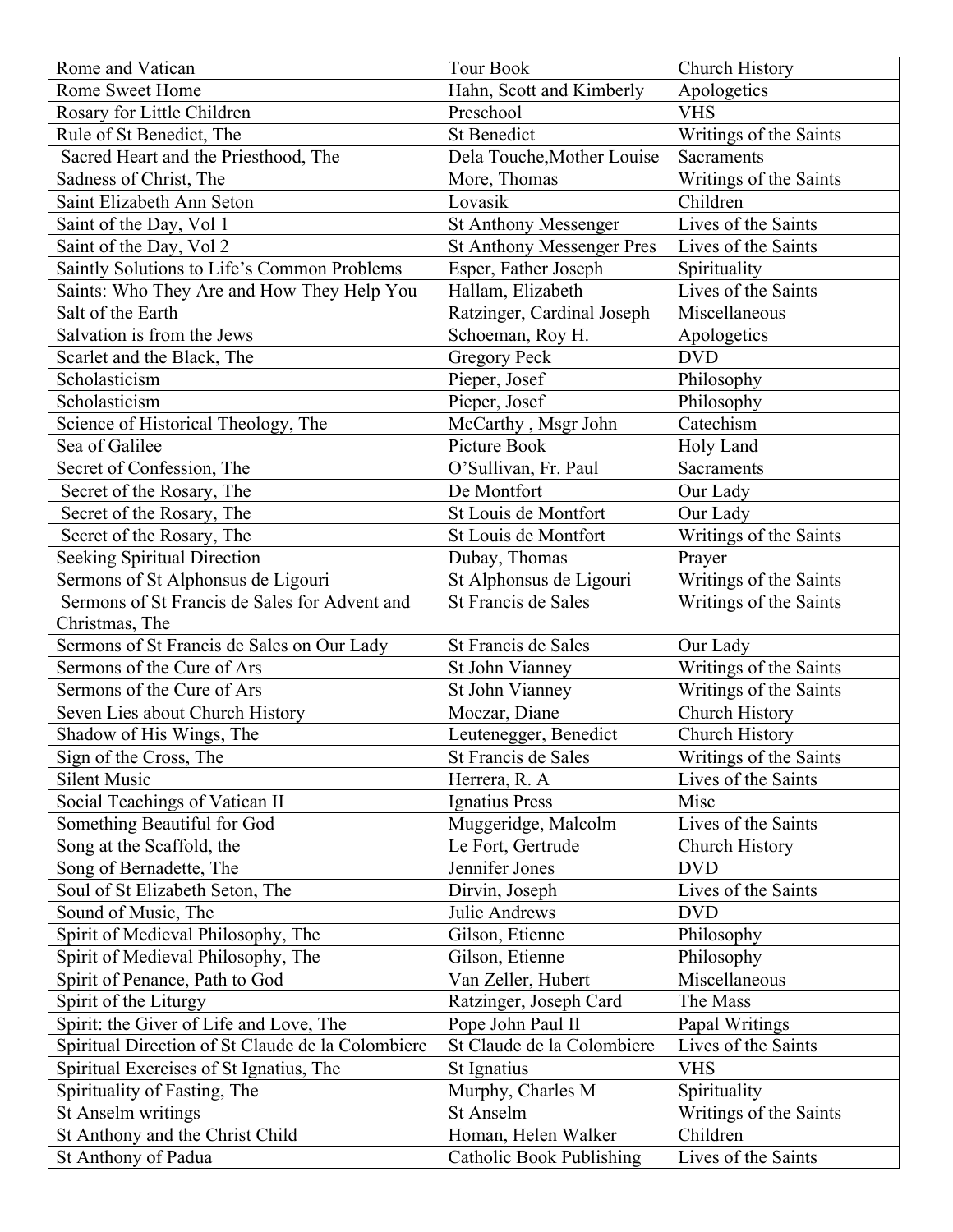| St Anthony of Padua                            | Lovasik                        | Children                |
|------------------------------------------------|--------------------------------|-------------------------|
| St Anthony: Wonder-worker of Padua             | <b>Stoddard Charles Warren</b> | Lives of the Saints     |
| St Augustine: His Age, Life and Thought        | D'Arcy, M. C.                  | Lives of the Saints     |
| <b>St Bernadette Soubirous</b>                 | Trochu, Abbe Francois          | Lives of the Saints     |
| St Catherine Laboure                           | Power-Waters, Alma             | Children                |
| <b>St Catherine Laboure</b>                    | Dirvin, Fr Joseph              | Lives of the Saints     |
| St Dominic and the Rosary                      | Beebe, Catherine               | Children                |
| <b>St Edmund Campion</b>                       | Waugh, Evelyn                  | Lives of the Saints     |
| St Elizabeth's Three Crowns                    | Thompson, Blanche J.           | Children                |
| St Francis of Assisi and Conversion of Moslems | Rega, Frank                    | Lives of the Saints     |
| St Ignatius and the Company of Jesus           | Derleth, August                | Children                |
| St Ignatius of Loyola                          | Broderick, James               | Lives of the Saints     |
| St Ignatius' Own Story                         | St Ignatius of Loyola          | Lives of the Saints     |
| St Joan of Arc: The Girl Soldier               | De Wohl, Louis                 | Children                |
| St John                                        | Navarre Bible                  | <b>Sacred Scripture</b> |
| St John                                        | Navarre Bible                  | <b>Sacred Scripture</b> |
| St John Bosco and St Dominic Savio             | Beebe, Catherine               | Children                |
| St John Fisher                                 | Davies, Michael                | Lives of the Saints     |
| St Joseph                                      | Perrotta, Louise               | Lives of the Saints     |
| St Joseph Baltimore Catechism #1               | Bennet, Father                 | Catechism/Reference     |
| St Joseph Baltimore Catechism #2               | Bennett, Father                | Catechism               |
| St Joseph Beginners Bible                      | <b>St Joseph Publications</b>  | Children                |
| St Joseph Cupertino                            | Pastrovicchi, Fr Angelo        | Lives of the Saints     |
| St Joseph Promise, The                         | Fox, Fr Robert                 | Children                |
| St Luke                                        | Navarre Bible                  | <b>Sacred Scripture</b> |
| <b>St Margaret Mary</b>                        | Windeatt, Mary Fabyan          | Children's Books        |
| <b>St Matthew</b>                              | Navarre Bible                  | <b>Sacred Scripture</b> |
| St Maximilian Kolbe                            | Smith, Fr Jeremiah J.          | Lives of the Saints     |
| St Michael and the Angels                      | <b>TAN</b>                     | Apologetics             |
| <b>St Patrick</b>                              | <b>CCC</b>                     | <b>VHS</b>              |
| St Paul: A Bible Study Guide for Catholics     | Pacwa, Fr. Mitch               | Sacred Scripture        |
| St Paul: His Journeys                          | Picture Book                   | Holy Land               |
| St Philip of the Joyous Heart                  | Connolly, Francis X            | Children                |
| St Pius X: The Boy who become Pope             | Diethelm, Walter               | Children                |
| St Theresa the Little flower                   | St Paul Media                  | Children's Books        |
| St Therese the Little Flower                   | Gesualda, Sister               | Children                |
| <b>St Thomas Aquinas</b>                       | Chesterton, G. K.              | Lives of the Saints     |
| <b>St Thomas More</b>                          | Ince, Elizabeth                | Children                |
| Story of a Soul, The                           | St Therese of Lisieux          | Lives of the Saints     |
| Story of Jacob and Joseph                      | Bible                          | <b>DVD</b>              |
| Story of the Church, The                       | Johnson, Fr George             | Church History          |
| Suffering Servant's Courage, The               | Haapala, Christina             | Our Lady                |
| Summa Contra Gentiles (Books 1, 2 and 4)       | <b>St Thomas Aquinas</b>       | Apologetics             |
| Summa of the Summa                             | <b>St Thomas Aquinas</b>       | Writings of the Saints  |
| Summa Theologica: Vol 2, Parts 1-3             | <b>St Thomas Aquinas</b>       | Philosophy              |
| Summa Theologica: Vol 3, Part 2                | St Thomas Aquinas              | Philosophy              |
| Sunday Missal (EF)                             | <b>RC</b> Books                | The Mass                |
| Teaching of Christ                             | Wuerl, Bishop                  | Catechism               |
| Teaching of Jesus, The                         | Lovasik                        | Children                |
| Teaching of the Catholic Church, The: Vol 1    | Smith                          | Catechism/Reference     |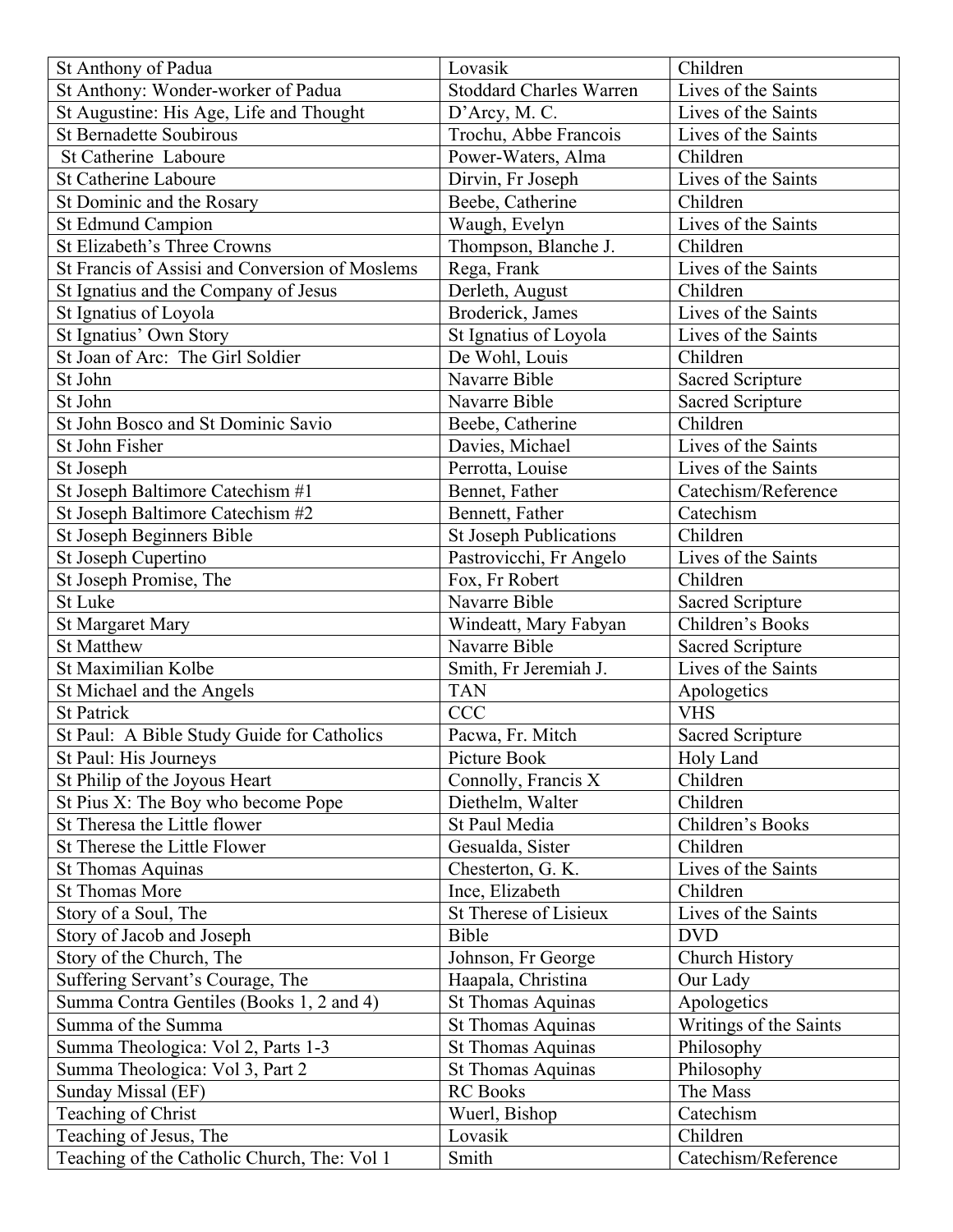| Teaching of the Catholic Church, The: Vol 2 | Smith                      | Catechism/Reference      |
|---------------------------------------------|----------------------------|--------------------------|
| Teen Catechism                              | McBride, Alfred            | Catechism/Reference      |
| Temperament God Gave You, The               | Bennett, Art and Lorraine  | Spirituality             |
| Templars, The                               | Read, Pierce Paul          | Church History           |
| Ten Commandments, The                       | <b>Charleton Heston</b>    | <b>DVD</b>               |
| Ten Philosophical Mistakes                  | Adler, Mortimer J.         | Philosophy               |
| Theological Fragments, The                  | De Lubac, Henri            | Apologetics              |
| Theology and Sanity                         | Sheed, Frank               | Catechism                |
| Therese                                     | Leonardo Defilippis        | <b>DVD</b>               |
| Thessalonians                               | Navarre Bible              | <b>Sacred Scripture</b>  |
| This is Israel                              | Picture Book               | Holy Land                |
| Thomas More; A Portrait of Courage          | Wegemer,                   | Lives of the Saints      |
| Time Management for Catholics               | Durand, Dave               | Motherhood and Parenting |
| Totus Tuus, Maria                           |                            | Our Lady                 |
| Transformation in Christ                    | Von Hildebrand, Dietrich   | Spirituality             |
| Treasure in lay                             | Sheen, Arbp Fulton         | Church History           |
| Treasures Uncovered: The Parable of Jesus   | Kun, Jeanne                | <b>Sacred Scripture</b>  |
| Treasury of Biblical Quotations, A          | Berrey, Lester V. (editor) | <b>Sacred Scripture</b>  |
| True Devotion to the Holy Spirit            | Martinez                   | Miscellaneous            |
| <b>Trustful Surrender</b>                   | St-Jude & dela Colombiere  | Spirituality             |
| <b>Under Angel Wings</b>                    | Sister Maria Antonia       | Lives of the Saints      |
| Understanding the Mass                      | Belmonte,                  | Mass                     |
| Understanding the Mass                      | Belmonte, Charles          | The Mass                 |
| <b>Ungodly Rage</b>                         | Steichen, Donna            | Miscellaneous            |
| Unicorn in the Sanctuary                    | England, Randy             | Miscellaneous            |
| Upper Room, The                             | Plassmann, Thomas          | Spirituality             |
| Usual Suspects, The                         | Keating, Karl              | Apologetics              |
| Vatican II                                  | Flannery, Austin ed        | Papal Writings           |
| Veritatis Splendor                          | Pope Joh Paul II           | Papal Writings           |
| Victory of Love, The                        | Von Speyr                  | <b>Sacred Scripture</b>  |
| Vincent de Paul                             | Hubbard, Margaret Ann      | Children                 |
| Virgin Wholly Marvelous                     | Brookby, Peter ed          | Our Lady                 |
| Virginity                                   | Cantalamessa               | Motherhood and Parenting |
| Voices of the American Past                 | Hyser, Raymond M.          | Church History           |
| Walking in Faith: The First 25 Years        | <b>Arlington Diocese</b>   | Church History           |
| Wat to Do When Jesus is Hungry              | Apostoli, Andrew           | Spirituality             |
| Way of Divine Love, The                     | Menendez, Sister Josefa    |                          |
| Way of the Cross with Padre Pio, The        | St Padre Pio               | Our Lord                 |
| Way of the Cross, The                       | St Alphonsus de Ligouri    | Our Lord                 |
| Ways of Mental Prayer, The                  | Lehodey, Dom Vitalis       | Spirituality             |
| We go to Mass                               | <b>Brundage</b>            | Children                 |
| What must I do to be Saved?                 | Grodi, Marcus              | Apologetics              |
| Where We Got the Bible                      | Graham, Henry G.           | <b>Sacred Scripture</b>  |
| Who is Jesus?                               | Pope Paul VI               | Our Lord                 |
| <b>Why Catholicism Matters</b>              | Donohue, Bill              | Apologetics              |
| Why Children Matter                         | Arnold, Johan chrisoph     | Motherhood/Parenting     |
| Why Humanae Vitae was Right                 | Smith                      | Miscellaneous            |
| Why Leave Our Own?                          | Coughlin, Rev. Chas. E     | Misc                     |
| Will Catholics be "Left Behind"?            | Olson, Carl E.             | Apologetics              |
| Wisdom of Mr. Chesterton                    | Armstrong, Dave            | Apologetics              |